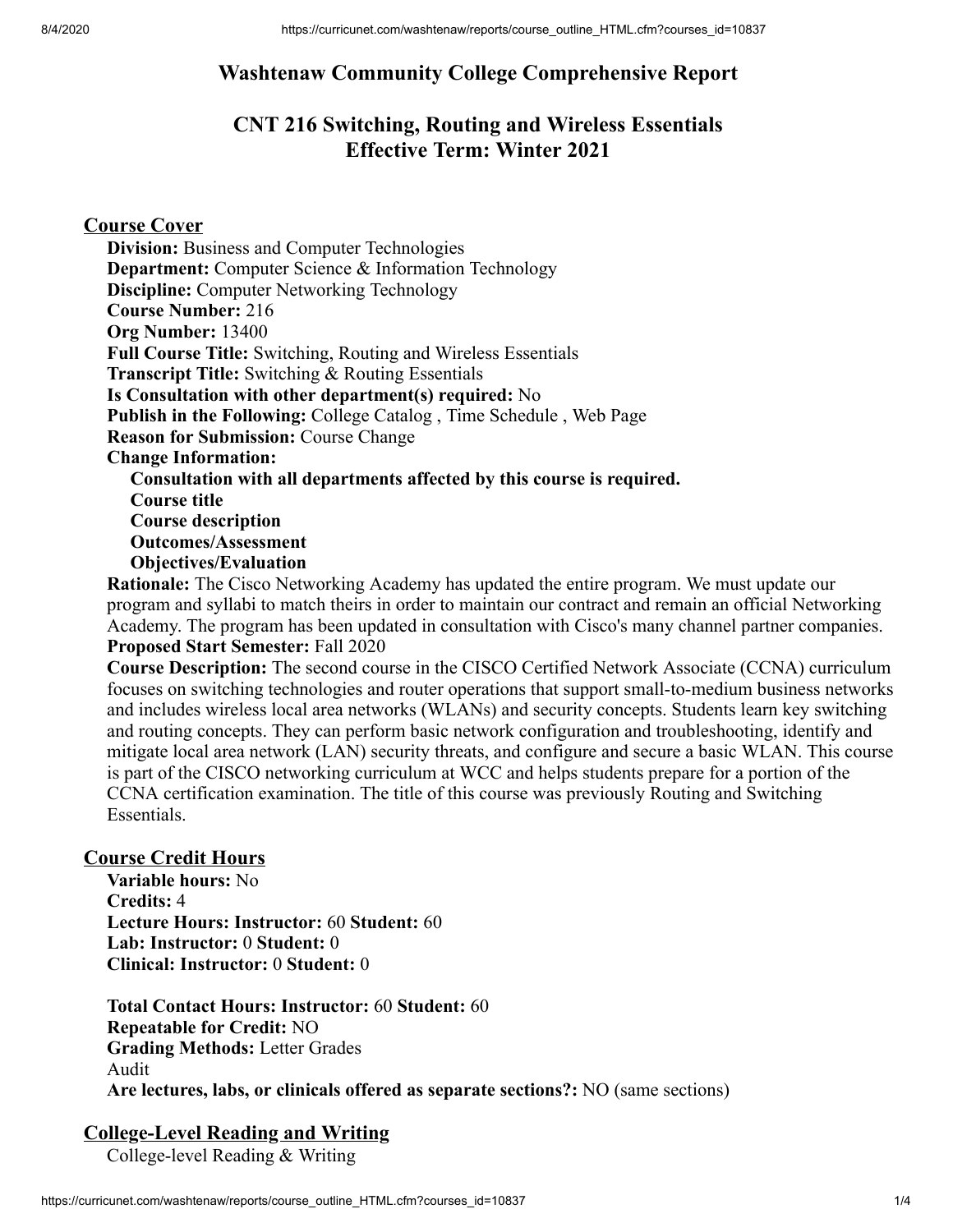# **College-Level Math**

Level 2

### **Requisites**

**Prerequisite** CNT 206 minimum grade "C-"; may enroll concurrently

## **General Education**

**Degree Attributes** High School articulation approved **General Education Area 7 - Computer and Information Literacy** Assoc in Arts - Comp Lit Assoc in Applied Sci - Comp Lit Assoc in Science - Comp Lit

## **Request Course Transfer**

**Proposed For:** Eastern Michigan University

## **Student Learning Outcomes**

1. Identify correct statements pertaining to switching and routing concepts, and perform switch and router configuration.

#### **Assessment 1**

Assessment Tool: Outcome-related questions on the Cisco final exam

Assessment Date: Winter 2021

Assessment Cycle: Every Three Years

Course section(s)/other population: All sections

Number students to be assessed: All students

How the assessment will be scored: Answer key

Standard of success to be used for this assessment: 70% of students must score 70% or higher on the outcome-related questions.

Who will score and analyze the data: Departmental faculty and external sources (if available)

## **Assessment 2**

Assessment Tool: Outcome-related questions/tasks on the Cisco skills-based final exam Assessment Date: Winter 2021

Assessment Cycle: Every Three Years

Course section(s)/other population: All sections

Number students to be assessed: All students

How the assessment will be scored: Cisco-provided rubric

Standard of success to be used for this assessment: 70% of students must score 70% or higher on the outcome-related questions.

Who will score and analyze the data: Departmental faculty

2. Identify correct statements pertaining to Virtual Local Area Networks (VLANs), and configure VLANs and routing between VLANs.

#### **Assessment 1**

Assessment Tool: Outcome-related questions/tasks on the Cisco skills-based final exam Assessment Date: Winter 2021 Assessment Cycle: Every Three Years

Course section(s)/other population: All sections

Number students to be assessed: All students

How the assessment will be scored: Cisco-provided rubric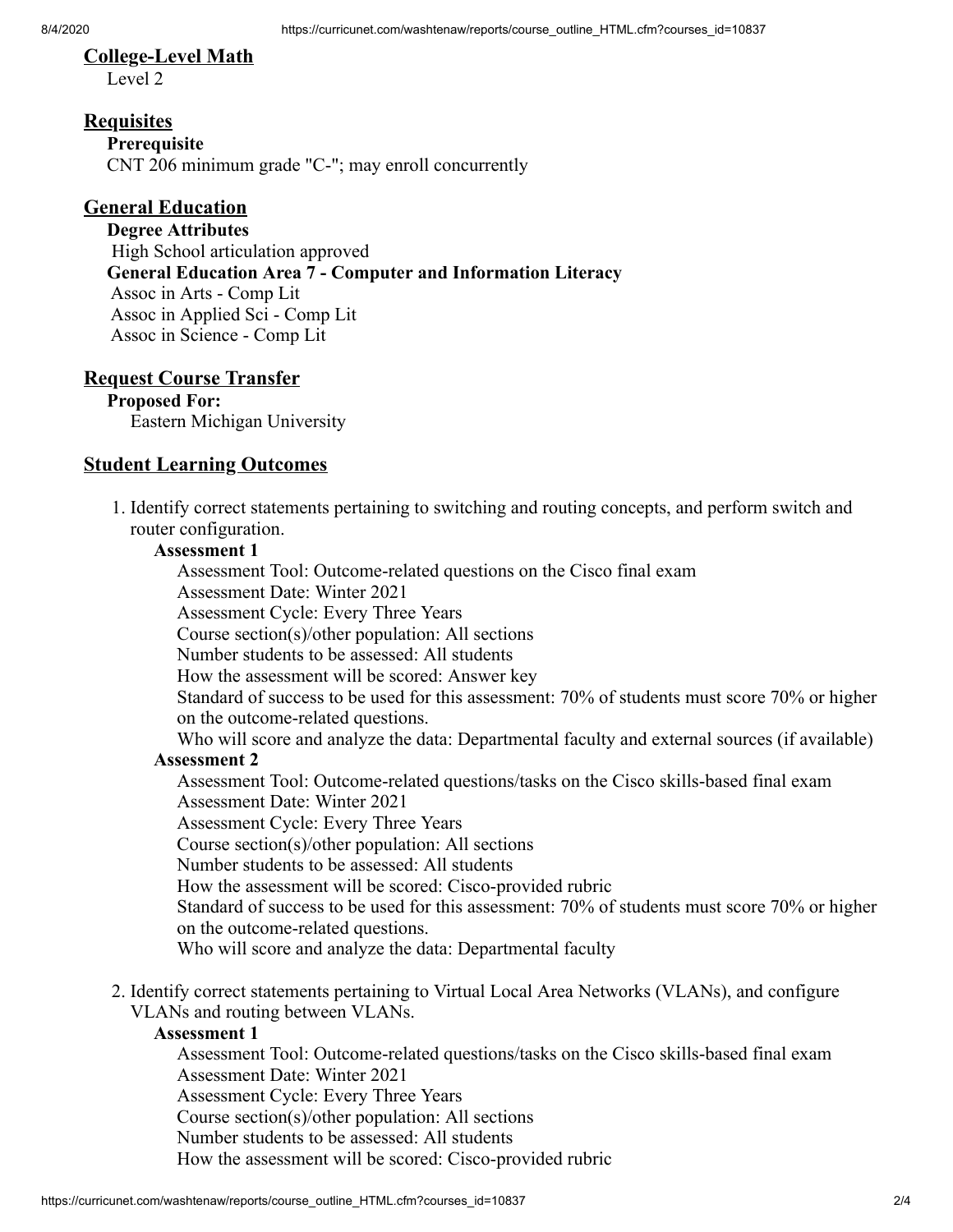Standard of success to be used for this assessment: 70% of students must score 70% or higher on the outcome-related questions.

Who will score and analyze the data: Departmental faculty

#### **Assessment 2**

Assessment Tool: Outcome-related questions on the Cisco final exam Assessment Date: Winter 2021 Assessment Cycle: Every Three Years Course section(s)/other population: All sections Number students to be assessed: All students How the assessment will be scored: Answer key Standard of success to be used for this assessment: 70% of students must score 70% or higher on the outcome-related questions. Who will score and analyze the data: Departmental faculty and external sources (if available)

3. Identify correct statements pertaining to, and configure Dynamic Host Configuration Protocol (DHCP).

#### **Assessment 1**

Assessment Tool: Outcome-related questions/tasks on the Cisco skills-based final exam Assessment Date: Winter 2021

Assessment Cycle: Every Three Years

Course section(s)/other population: All sections

Number students to be assessed: All students

How the assessment will be scored: Cisco-provided rubric

Standard of success to be used for this assessment: 70% of students must score 70% or higher on the outcome-related questions.

Who will score and analyze the data: Departmental faculty

#### **Assessment 2**

Assessment Tool: Outcome-related questions on the Cisco final exam

Assessment Date: Winter 2021

Assessment Cycle: Every Three Years

Course section(s)/other population: All sections

Number students to be assessed: All students

How the assessment will be scored: Answer key

Standard of success to be used for this assessment: 70% of students must score 70% or higher on the outcome-related questions.

Who will score and analyze the data: Departmental faculty and external sources (if available)

4. Identify correct statements pertaining to Wireless Local Area Networks (WLANs), and configure WLANs.

#### **Assessment 1**

Assessment Tool: Outcome-related questions/tasks on the Cisco skills-based final exam Assessment Date: Winter 2021 Assessment Cycle: Every Three Years Course section(s)/other population: All sections Number students to be assessed: All students How the assessment will be scored: Cisco-provided rubric Standard of success to be used for this assessment: 70% of students must score 70% or higher on the outcome-related questions. Who will score and analyze the data: Departmental faculty **Assessment 2**

Assessment Tool: Outcome-related questions on the Cisco final exam Assessment Date: Winter 2021 Assessment Cycle: Every Three Years Course section(s)/other population: All sections